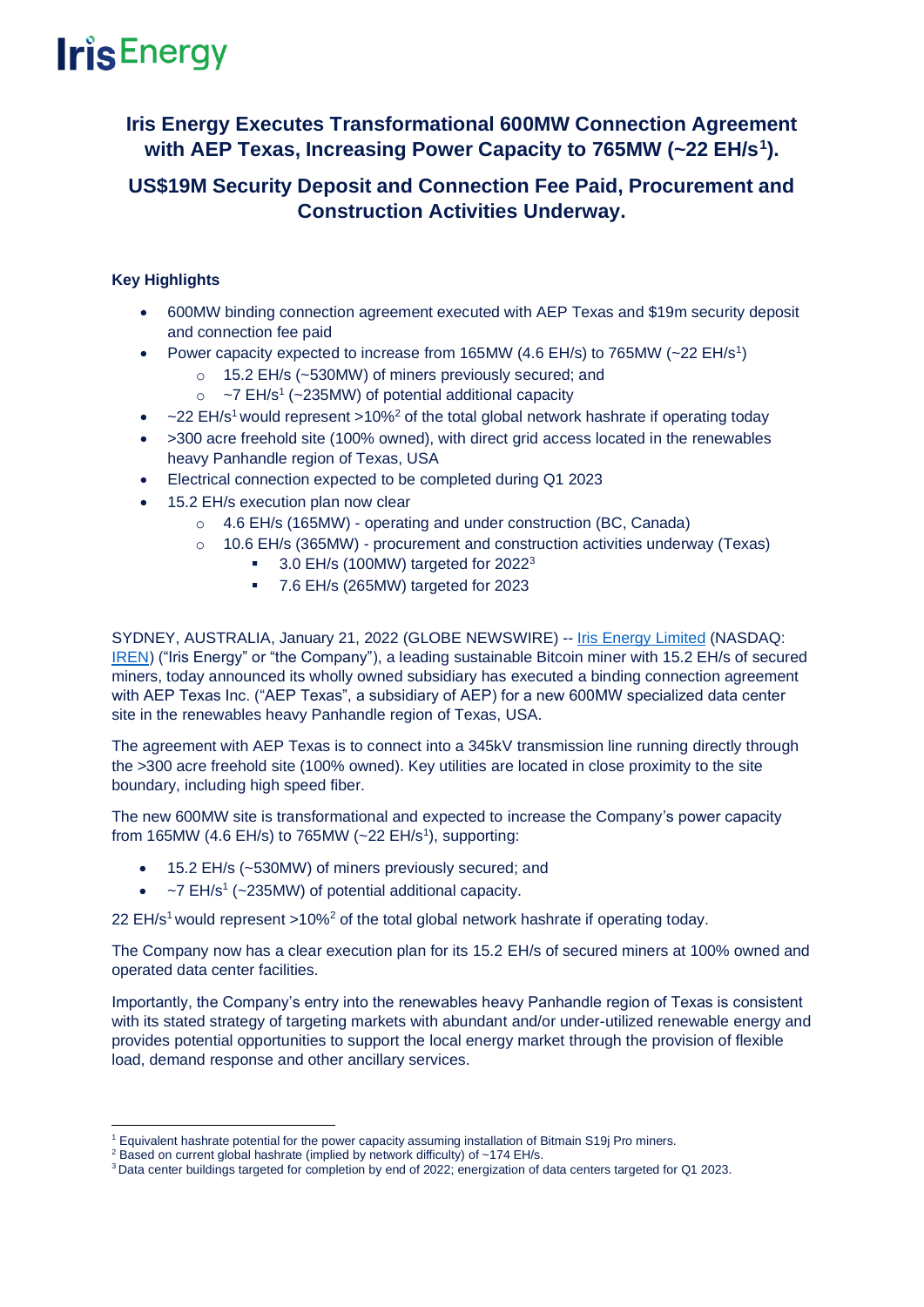# **IrisEnergy**

| <b>Site Overview</b>               | <b>Capacity</b><br>(MW) | <b>Capacity (EH/s)</b> | Timing     | <b>Status</b>      |
|------------------------------------|-------------------------|------------------------|------------|--------------------|
| Canal Flats (BC, Canada)           | 30                      | 0.7                    | Complete   | Operating          |
| Mackenzie (BC, Canada)             | 50                      | 1.5                    | Q2-Q3 2022 | Under construction |
| Prince George (BC, Canada)         | 50                      | 1.4                    | Q3 2022    | Under construction |
|                                    | 35                      | 1.0                    | 2023       | Under construction |
| Panhandle (Texas, USA)             | 100                     | 3.0                    | $Q42022^3$ | Under construction |
|                                    | 265                     | 7.6                    | 2023       | Under construction |
| <b>Total (miners secured)</b>      | 530                     | 15.2                   |            |                    |
| Panhandle (Texas, USA)             | 235                     | $-7^{1}$               |            | Potential capacity |
| <b>Total (potential expansion)</b> | 765                     | $-221$                 |            |                    |

Iris Energy is currently working with global partners on the design, procurement and construction of the Texas facility, with the electrical connection expected to be completed during Q1 2023. Additional miners may be procured in due course to utilize the potential 235MW of surplus capacity at this site.

The project is expected to employ up to 50 personnel when fully operational and approximately 100 personnel during construction. The local Texas county is expected to benefit from the flow on effects of both operations and construction, including Iris Energy's policy of purchasing locally where it makes sense to do so.

The Company has a number of additional sites (all targeting abundant and/or under-utilized renewable energy) in Canada, USA and Asia-Pacific under varying stages of site due diligence, design & engineering, and electrical connection submissions. Further details will be provided in due course, including as and when any development sites transition to the construction phase.

#### **About Iris Energy**

Iris Energy is a sustainable Bitcoin mining company that supports local communities, as well as the decarbonization of energy markets and the global Bitcoin network.

- Focus on low-cost renewables: Iris Energy targets entry into regions where there are low-cost, abundant and attractive renewable energy sources, and where the Company can support local communities
- Long-term security over infrastructure, land and power supply: Iris Energy owns its electrical infrastructure and data centers, providing security and operational control over its assets. Iris Energy also focuses on grid-connected power access which helps to ensure it is able to utilize a reliable, long-term supply of power
- Seasoned management team: Iris Energy's team has an impressive track record of success across energy, infrastructure, renewables, finance, digital assets and data centers

#### **Forward Looking Statements**

This investor update includes "forward-looking statements" within the meaning of the Private Securities Litigation Reform Act of 1995. Forward-looking statements generally relate to future events or Iris Energy's future financial or operating performance. For example, forward-looking statements include but are not limited to the expected increase in the Company's power capacity and the Company's business plan. In some cases, you can identify forward-looking statements by terminology such as